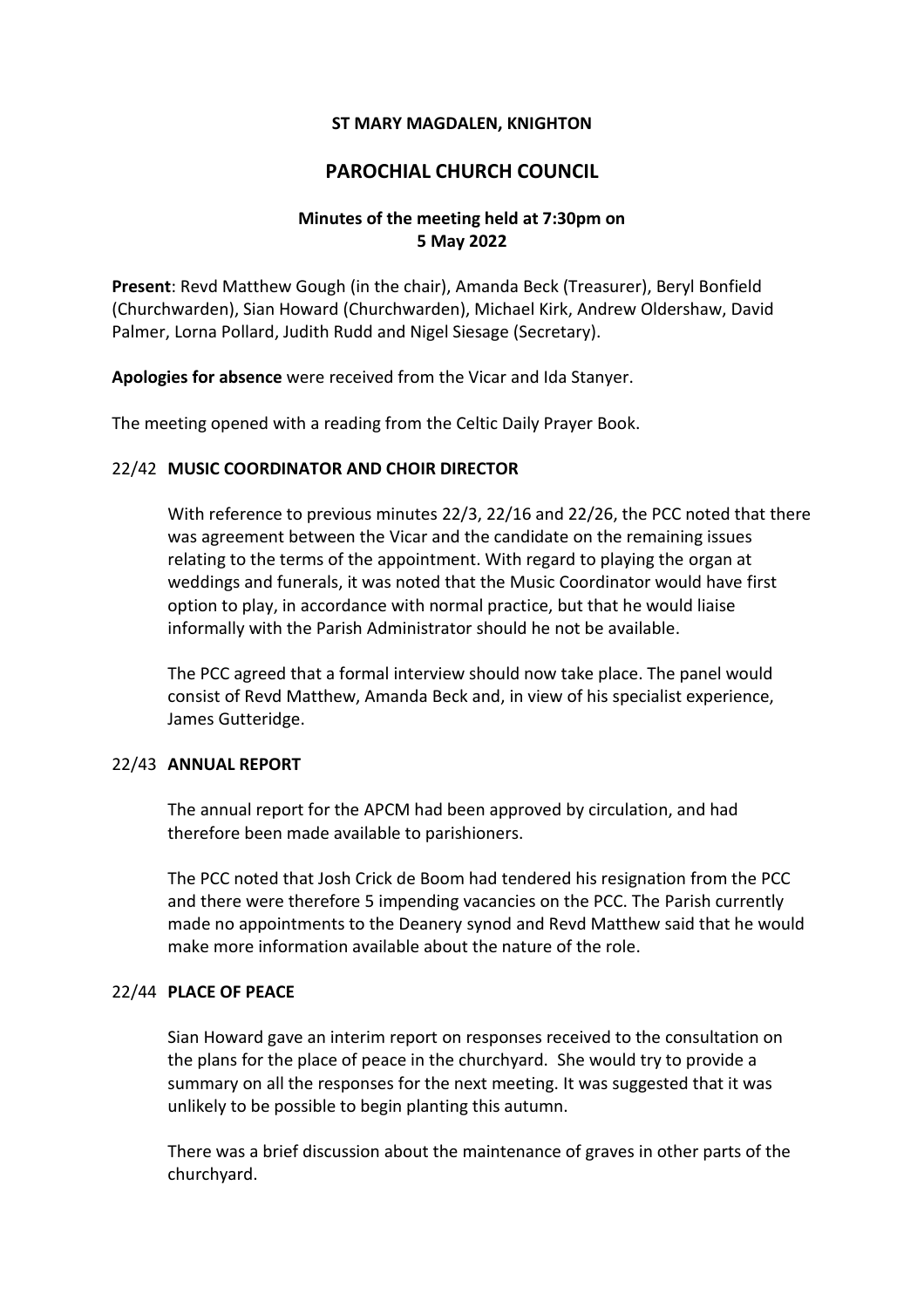## 22/45 **CHILDREN AND FAMILIES PIONEER WORKER**

Revd Matthew reported that members of the group preparing the job specification for this role included himself, Judith Rudd and Ida Stanyer. Some interest had been expressed by St Guthlac's in the development, and the PCC agreed that it would be beneficial to involve St Guthlac's in the discussions.

## 22/46 **PARISH CENTRE**

The Treasurer reported on adjustments to the pay of parish centre staff for cleaning. These would apply until the year end; the longer term arrangements could be addressed in the context of the more wide ranging review of the parish centre.

Andrew Oldershaw reported that he had spoken to the architect for advice on priorities and costs of some of the repairs and refurbishment previously identified as desirable for the centre.

## 22/47 **PLATINUM JUBILEE**

The PCC received a brief report on the progress of the arrangements for celebrating the Queen's platinum jubilee on Sunday 4 June.

## 22/48 **REPAIRS AND MAINTENANCE**

The following were noted:

- Notice Board: it was noted that, after seeking quotes, Revd Matthew had appointed a joiner to carry out necessary repairs to the main notice board on Brinsmead Rd.
- Wall by the lychgate: Mr Oldershaw reported that the council could identify a contractor to repair the damaged wall. It was understood that a faculty might be needed for this work; he was obtaining quotes and a specification in order to facilitate this.
- Repairs to benches: Sian Howard was obtaining quotes for the repair and repainting of various benches in the churchyard. It was felt that some work was also needed on the main west doors and a quote would be obtained for this.
- Sound system: it was agreed that Sian Howard should obtain a quote for improvements to the church sound system.
- Spire: Mr Oldershaw, Mrs Beck and Mr Britton had met the architect and contractors for the Spire project and carried out an inspection. A very small